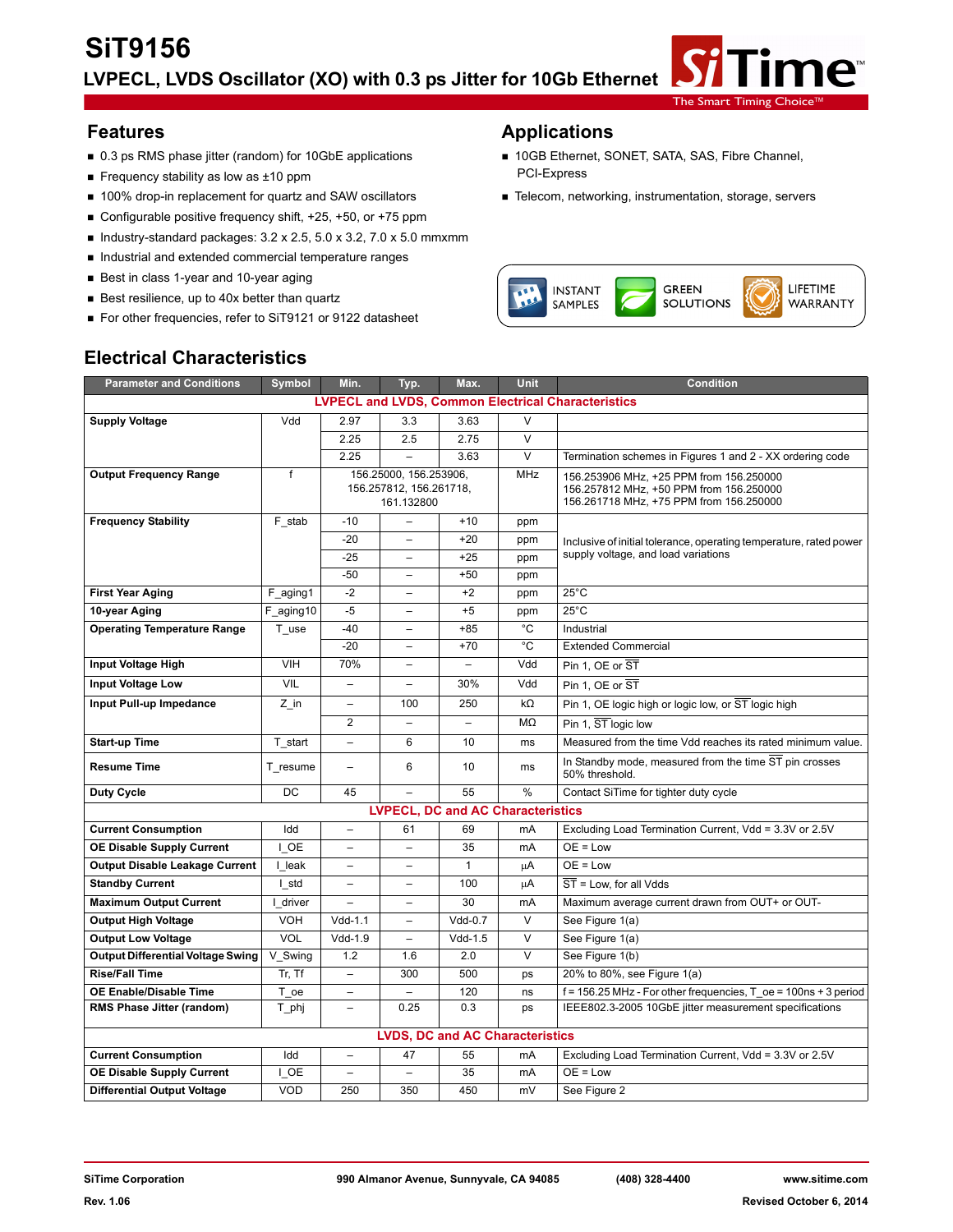**Fime**™ The Smart Timing Choic

#### **Electrical Characteristics (continued)**

| <b>Parameter and Conditions</b>                    | Symbol      | Min.            | Typ. | Max.  | <b>Unit</b> | <b>Condition</b>                                                  |  |  |
|----------------------------------------------------|-------------|-----------------|------|-------|-------------|-------------------------------------------------------------------|--|--|
| <b>LVDS, DC and AC Characteristics (continued)</b> |             |                 |      |       |             |                                                                   |  |  |
| Output Disable Leakage Current                     | leak        |                 |      |       | цA          | $OE = Low$                                                        |  |  |
| <b>Standby Current</b>                             | std         | -               | -    | 100   | μA          | $\overline{ST}$ = Low. for all Vdds                               |  |  |
| <b>VOD Magnitude Change</b>                        | <b>AVOD</b> | -               |      | 50    | mV          | See Figure 2                                                      |  |  |
| <b>Offset Voltage</b>                              | VOS         | 1.125           | 1.2  | 1.375 | V           | See Figure 2                                                      |  |  |
| <b>VOS Magnitude Change</b>                        | <b>AVOS</b> | -               | -    | 50    | mV          | See Figure 2                                                      |  |  |
| <b>Rise/Fall Time</b>                              | Tr. Tf      | -               | 495  | 600   | ps          | 20% to 80%, see Figure 2                                          |  |  |
| <b>OE Enable/Disable Time</b>                      | ⊺ oe        | -               | -    | 115   | ns          | $f = 156.25$ MHz - For other frequencies, T oe = 100ns + 3 period |  |  |
| RMS Phase Jitter (random)                          | Г phj       | $\qquad \qquad$ | 0.25 | 0.3   | ps          | IEEE802.3-2005 10GbE jitter measurement specifications            |  |  |

## **Pin Description**

| <b>Pin</b> | Map                    | <b>Functionality</b> |                                                                                                            |  |  |  |
|------------|------------------------|----------------------|------------------------------------------------------------------------------------------------------------|--|--|--|
|            | <b>OE</b>              | Input                | H or Open: specified frequency output<br>L: output is high impedance                                       |  |  |  |
|            | $\overline{\text{ST}}$ | Input                | H or Open: specified frequency output<br>L: Device goes to sleep mode. Supply current reduces to<br>I std. |  |  |  |
| 2          | NC.                    | <b>NA</b>            | No Connect; Leave it floating or connect to GND for better<br>heat dissipation                             |  |  |  |
| 3          | <b>GND</b>             | Power                | <b>VDD Power Supply Ground</b>                                                                             |  |  |  |
| 4          | OUT+                   | Output               | Oscillator output                                                                                          |  |  |  |
| 5          | OUT-                   | Output               | Complementary oscillator output                                                                            |  |  |  |
| 6          | VDD                    | Power                | Power supply voltage                                                                                       |  |  |  |



#### **Absolute Maximum**

Attempted operation outside the absolute maximum ratings of the part may cause permanent damage to the part. Actual performance of the IC is only guaranteed within the operational specifications, not at absolute maximum ratings.

| <b>Parameter</b>                                                     | Min.                     | Max. | Unit    |
|----------------------------------------------------------------------|--------------------------|------|---------|
| <b>Storage Temperature</b>                                           | $-65$                    | 150  | $\circ$ |
| <b>VDD</b>                                                           | $-0.5$                   |      |         |
| Electrostatic Discharge (HBM)                                        | $\overline{\phantom{0}}$ | 2000 |         |
| Soldering Temperature (follow standard Pb free soldering guidelines) | -                        | 260  | $\sim$  |

#### **Thermal Consideration**

| Package     | $\theta$ JA, 4 Layer Board<br>$(^{\circ}C/W)$ | $\theta$ JC, Bottom<br>$(^{\circ}C/W)$ |
|-------------|-----------------------------------------------|----------------------------------------|
| 7050, 6-pin | 142                                           | 27                                     |
| 5032, 6-pin | 97                                            | 20                                     |
| 3225, 6-pin | 109                                           | 20                                     |

## **Environmental Compliance**

| <b>Parameter</b>                  | <b>Condition/Test Method</b> |
|-----------------------------------|------------------------------|
| <b>Mechanical Shock</b>           | MIL-STD-883F, Method 2002    |
| <b>Mechanical Vibration</b>       | MIL-STD-883F, Method 2007    |
| <b>Temperature Cycle</b>          | JESD22. Method A104          |
| Solderability                     | MIL-STD-883F, Method 2003    |
| <b>Moisture Sensitivity Level</b> | MSL1 @ 260°C                 |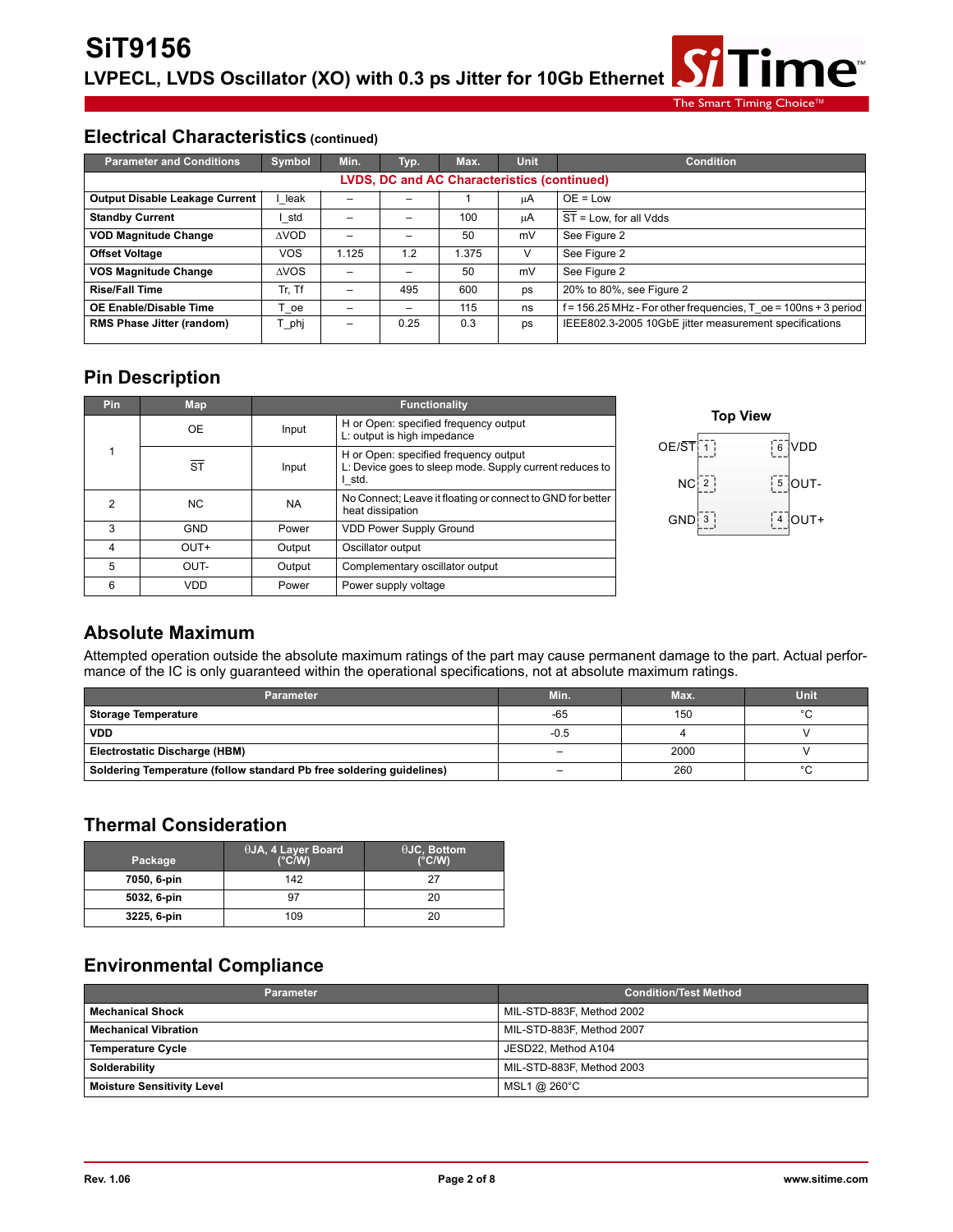

## **Waveform Diagrams**



**Figure 1(a). LVPECL Voltage Levels per Differential Pin (OUT+/OUT-)**



**Figure 1(b). LVPECL Voltage Levels Across Differential Pair**



**Figure 2. LVDS Voltage Levels per Differential Pin (OUT+/OUT-)**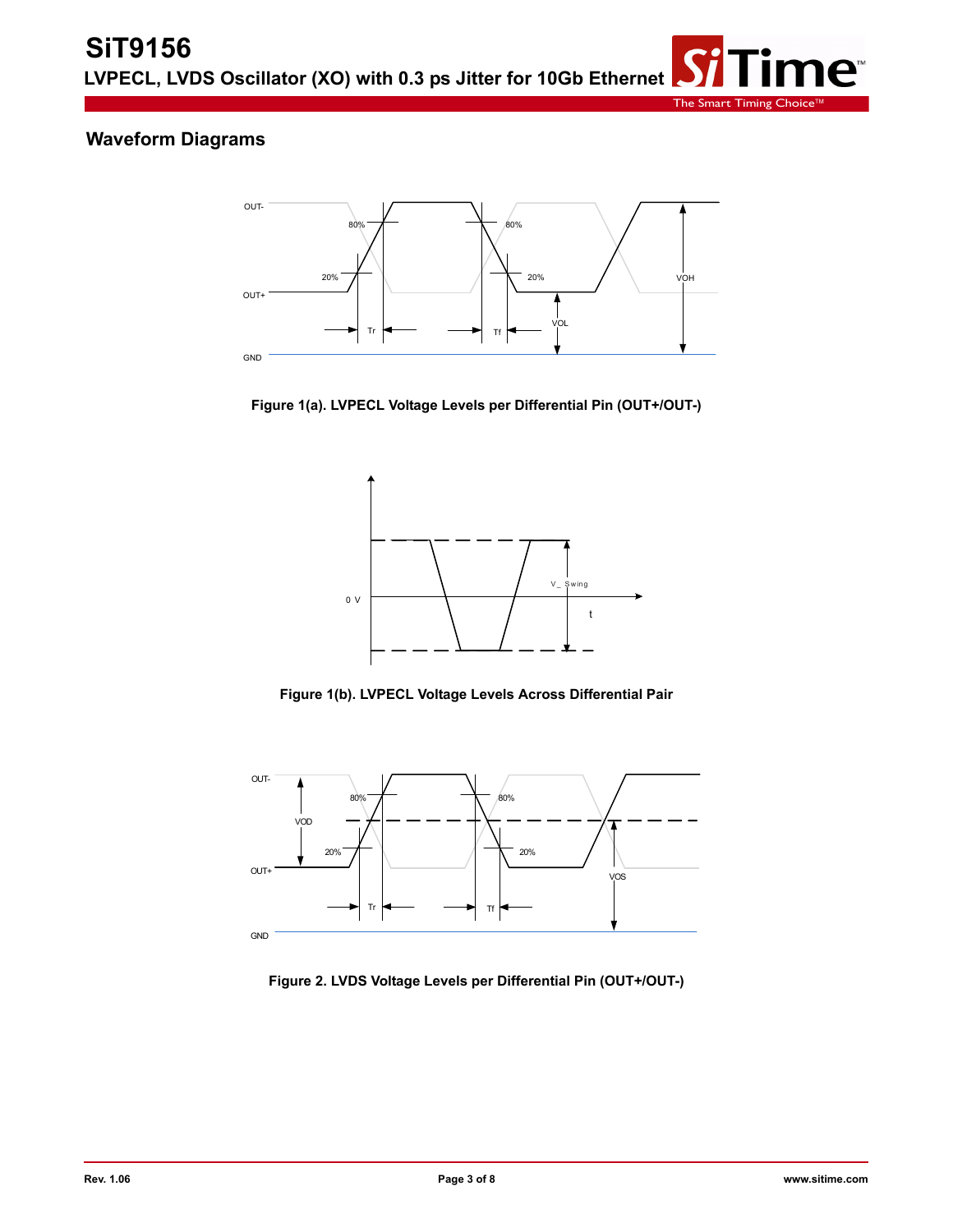# **Termination Diagrams**

**LVPECL:**



The Smart Timing Choi

ne<sup>®</sup>

**Figure 3. LVPECL Typical Termination**



**Figure 4. LVPECL AC Coupled Termination**



**Figure 5. LVPECL with Thevenin Typical Termination**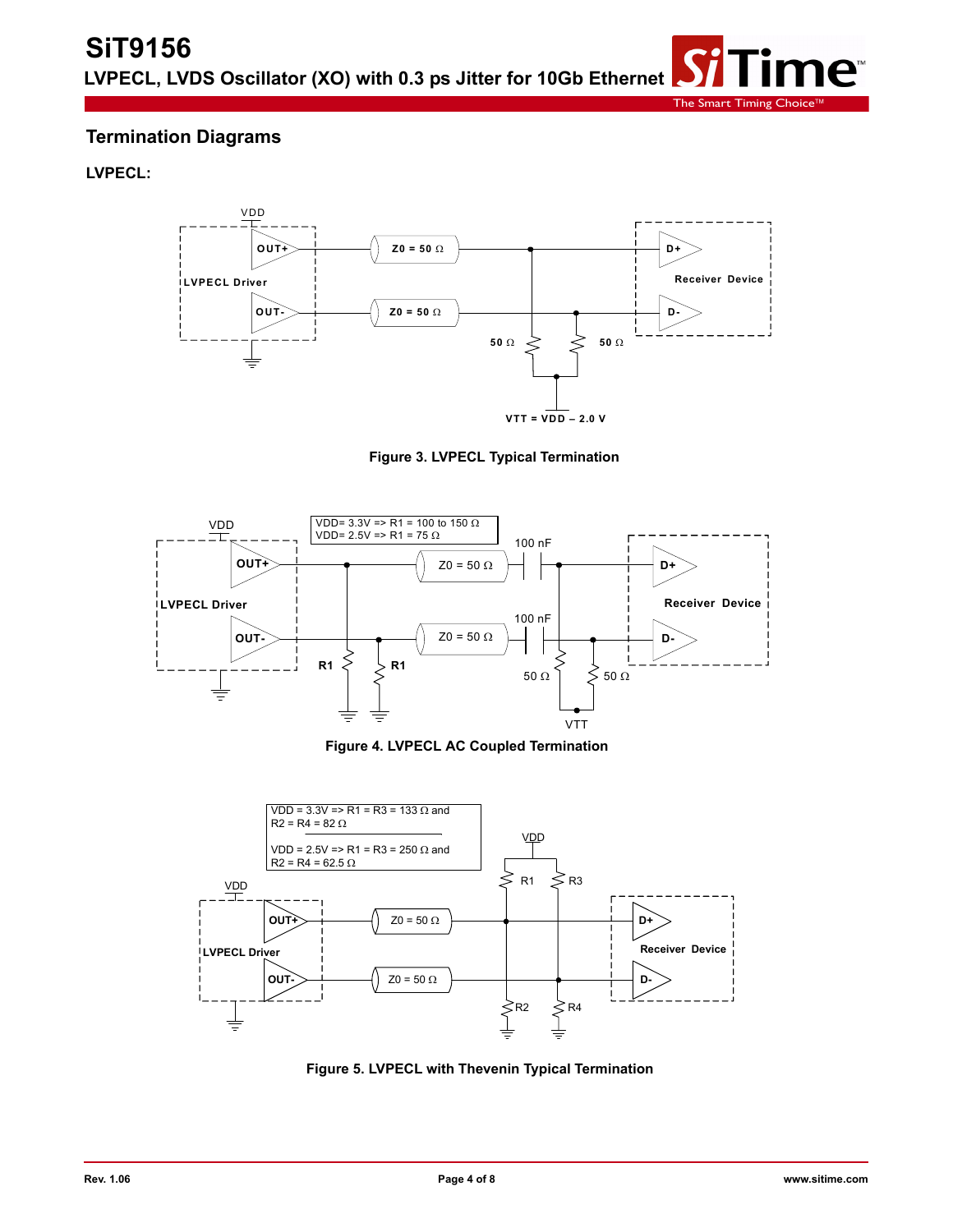**LVDS:**



**Figure 6. LVDS Single Termination (Load Terminated)**

ïme™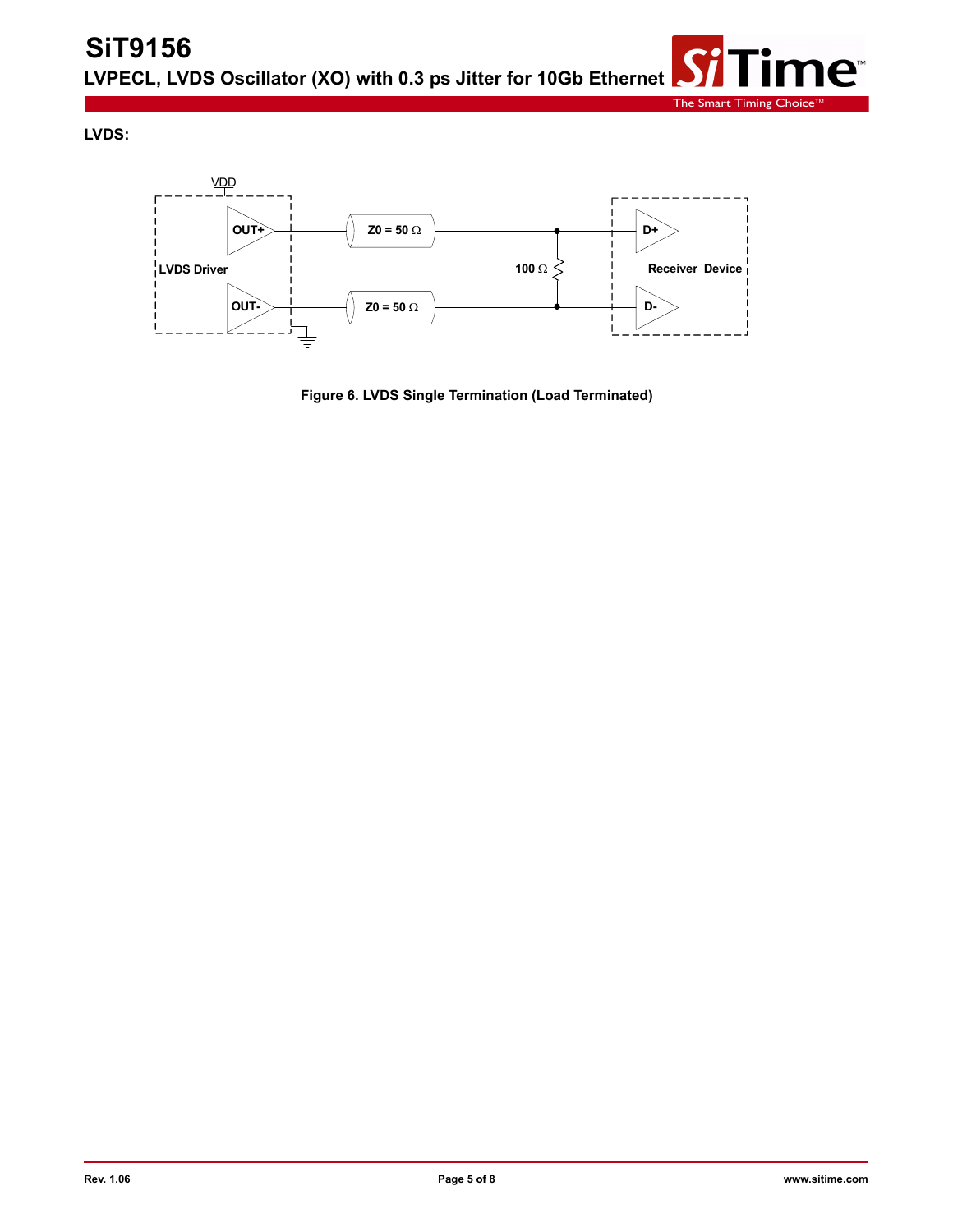The Smart Timing

ne<sup>®</sup>

#### **Dimensions and Patterns**



#### **Notes:**

1. Top Marking: Y denotes manufacturing origin and XXXX denotes manufacturing lot number. The value of "Y" will depend on the assembly location of the device.

2. A capacitor of value  $0.1 \mu F$  between Vdd and GND is recommended.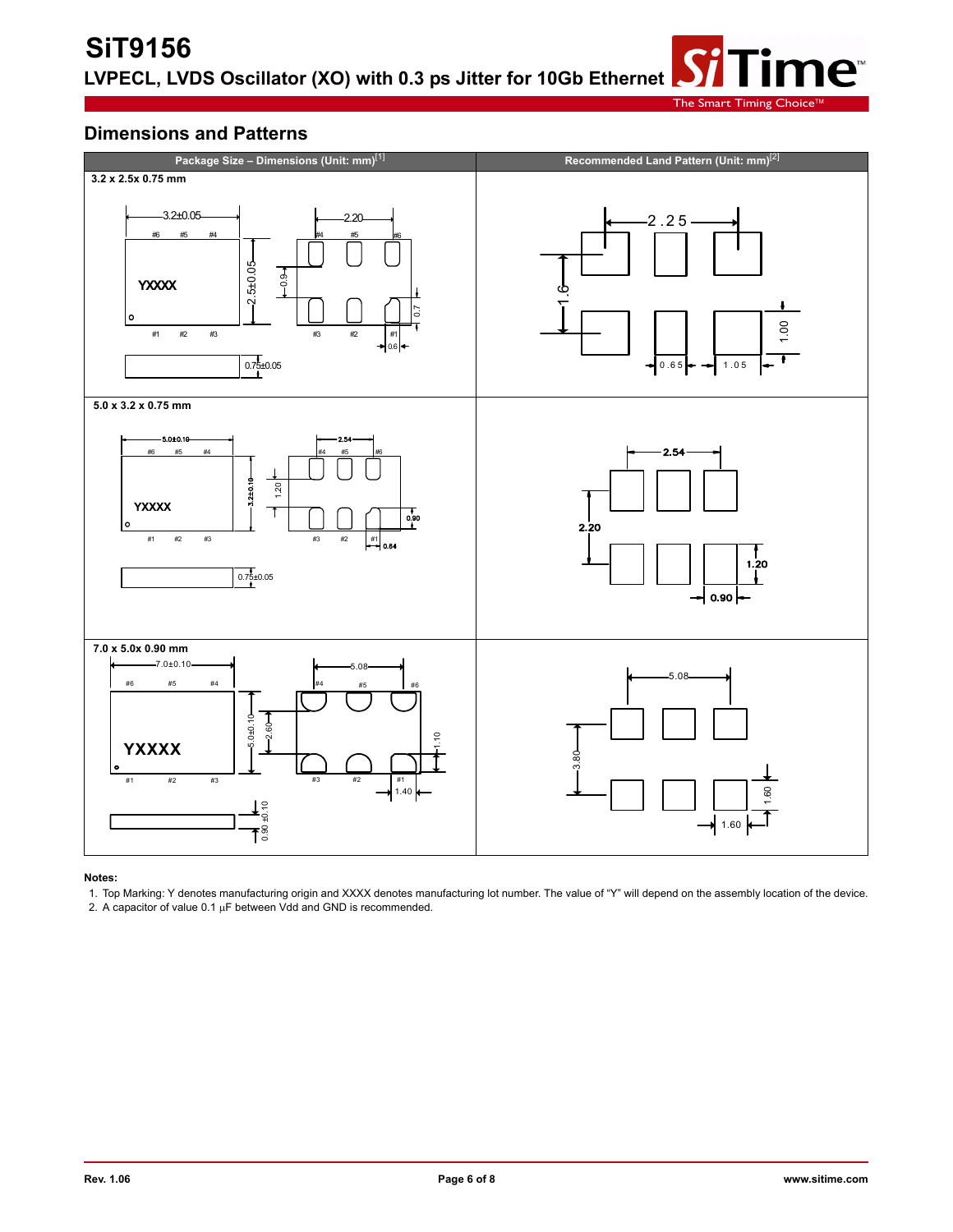#### **Ordering Information**



#### **Ordering Codes for Supported Tape & Reel Packing Method**

| <b>Device Size</b>  | 8 mm T&R<br>(3ku)        | 8 mm T&R<br>(1ku)        | 8 mm T&R<br>(250u)       | <b>12 mm T&amp;R</b><br>(3ku) | <b>12 mm T&amp;R</b><br>(1ku) | 12 mm T&R<br>(250u)      | <b>16 mm T&amp;R</b><br>(3ku) | <b>16 mm T&amp;R</b><br>(1ku) | <b>16 mm T&amp;R</b><br>(250u) |
|---------------------|--------------------------|--------------------------|--------------------------|-------------------------------|-------------------------------|--------------------------|-------------------------------|-------------------------------|--------------------------------|
| $7.0 \times 5.0$ mm | $\overline{\phantom{0}}$ | $\overline{\phantom{0}}$ | $\overline{\phantom{m}}$ |                               | $\overline{\phantom{0}}$      | $\overline{\phantom{0}}$ |                               |                               |                                |
| $5.0 \times 3.2$ mm | -                        | -                        | -                        |                               |                               |                          |                               | -                             |                                |
| $3.2 \times 2.5$ mm |                          |                          |                          |                               |                               |                          |                               | -                             |                                |

The Smart Timing Choic

ne™